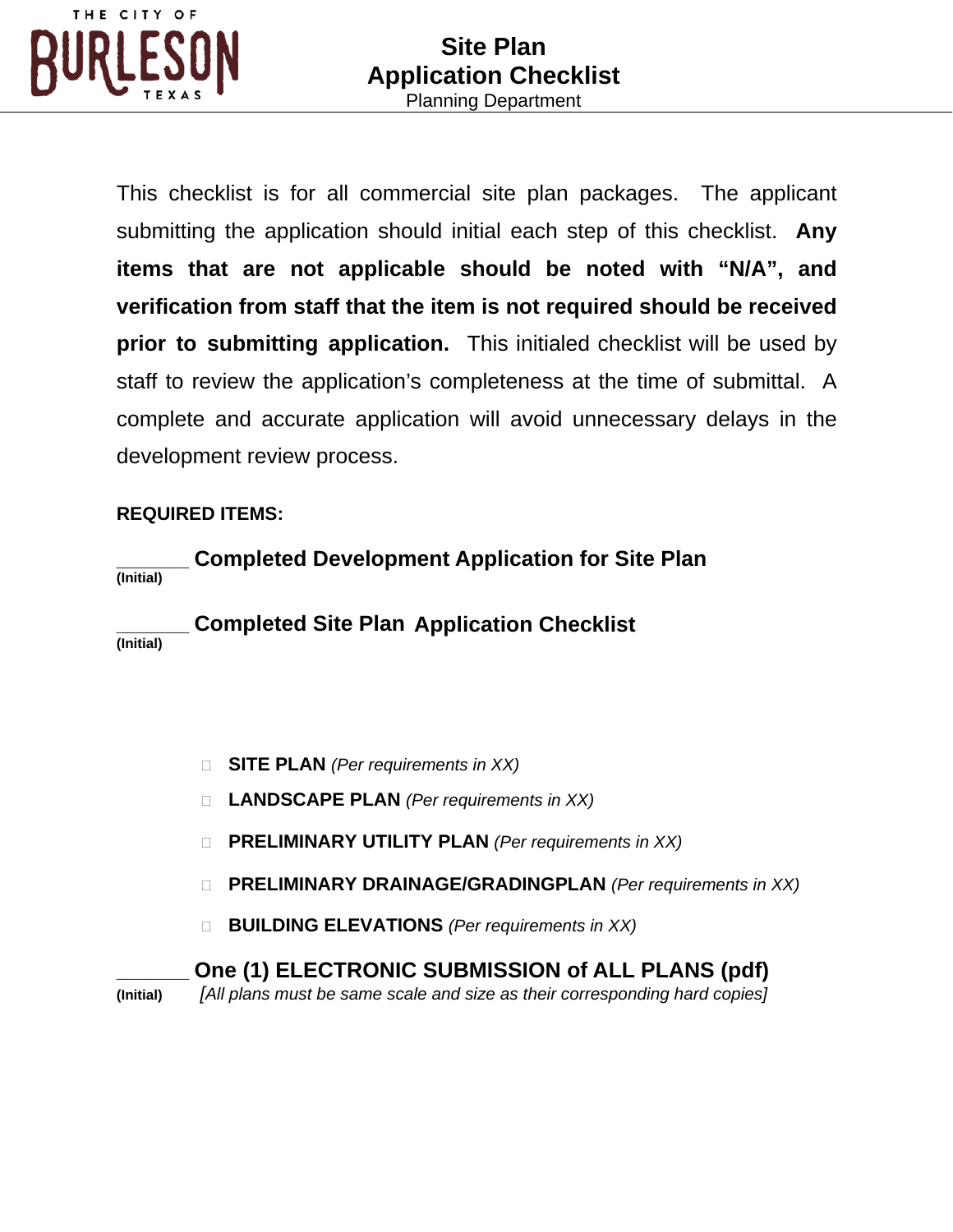

# **Details and Instructions for Required Plans**

Planning Department

The plan drawings shall include, where applicable, but not be limited to, the following requirements, together with any other requirements provided for by the Subdivision and Development Regulations or other valid ordinances of the City of Burleson.

#### **Dimensioned Site Plan Layout**

- □ Vicinity Map
- North Arrow
- Scale [*1"= 100' scale preferred]*
- □ Project name and address
- □ Name and address of owner, engineer, architect, and/or surveyor.
- $\Box$  Names of streets within and adjacent to site
- □ Acreage of proposed site
- □ Building Setback Lines
- □ Zoning of subject lot and abutting tracts
- □ Location and square footage of existing and proposed structures
- □ Use of existing and proposed structures
- □ Exterior dimensions of all structures and distance between each structure
- $\Box$  Location of entrances and exits to all structures
- Detailed boundary description of proposed site including location of corner or boundary markers as located on the ground with lengths and bearings of property lines.
- $\Box$  Location and size or width of all public right-of-way and/or easements within, bounding or intersecting the site including floodplain/floodway areas

|           | Site Plan requirements noted |
|-----------|------------------------------|
| (Initial) |                              |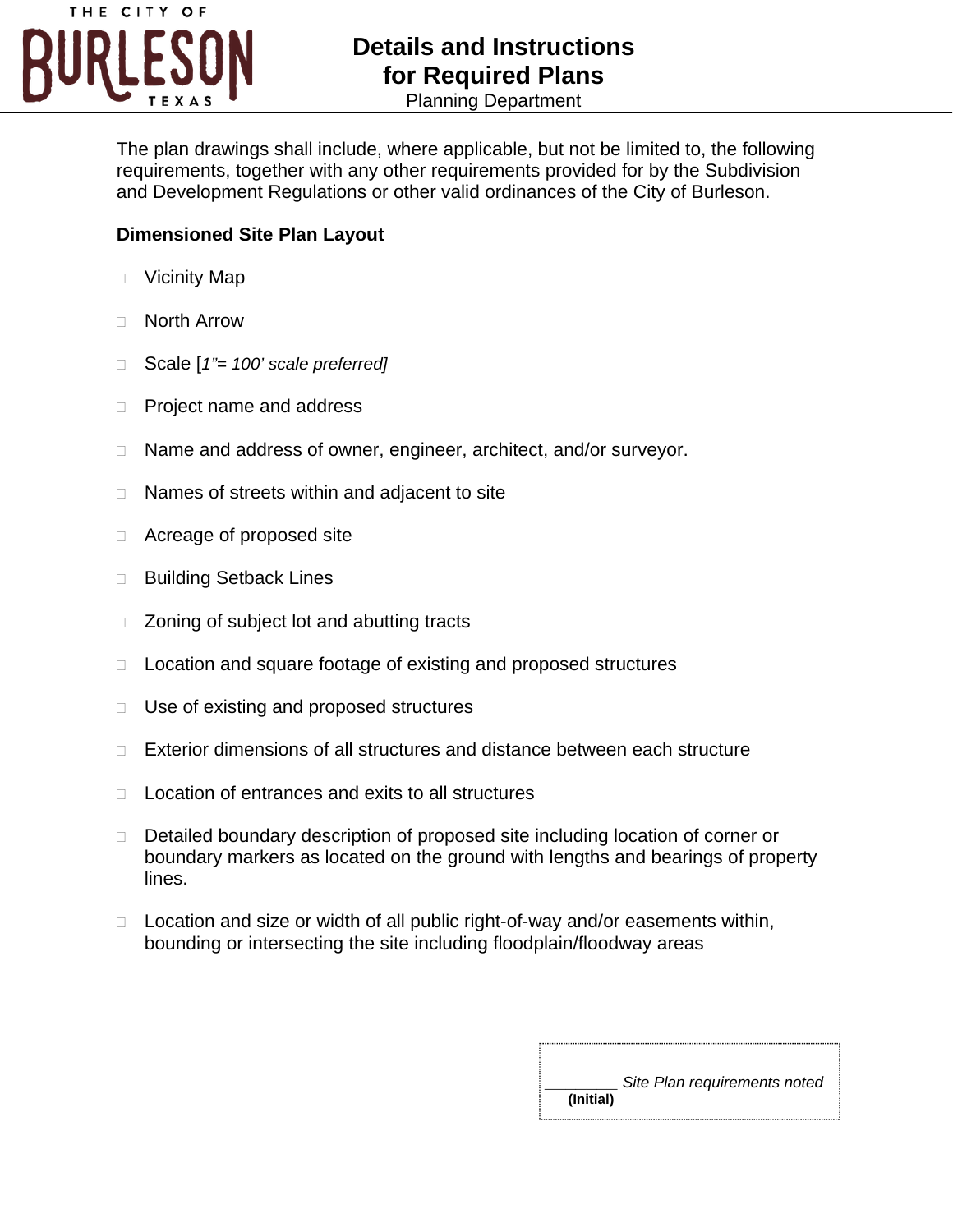

#### **Dimensioned Site Plan Layout continued**

- □ Location of existing and proposed utility lines, drainage facilities, grease traps and septic systems
- □ Location, size and type of signage (existing and proposed)
- □ Sidewalks in parkway/ROW if required
- □ Type and location of fencing and gates
- □ Location of outside waster facilities/trash receptacles and screening
- $\Box$  Exterior lighting proposed and existing
- $\Box$  Total parking area in square feet
- □ Total number of parking spaces required and provided
- □ Marked parking spaces showing width, depth and layout dimensions
- □ Parking stalls marked and designated for handicapped persons, location of ramps per ADA Code
- $\Box$  Locations and size of loading areas
- $\Box$  Location and width of all curb cuts and driving lanes
- $\Box$  Ingress and egress points
- $\Box$  Fire lanes dimensioned (width and radii). Fire lane must be within 150' of all points on building
- $\Box$  Fire hydrant locations

**\_\_\_\_\_\_\_** *Site Plan requirements noted*   **(Initial)**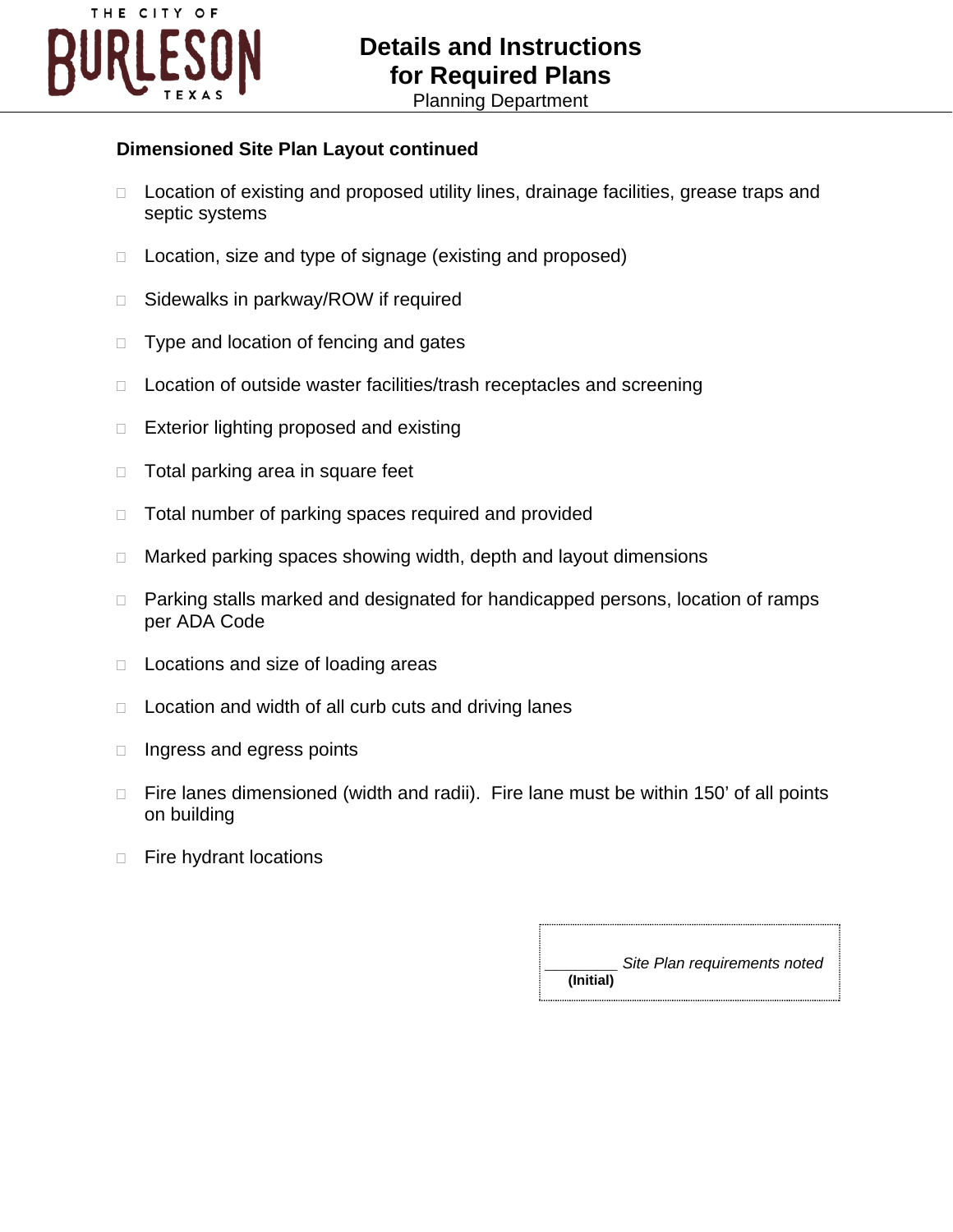

#### **Landscape Plan**

- $\Box$  Location of all plant material used for landscaping.
- □ Size and species of all plant material used for landscaping.
- $\Box$  Location of all trees to be preserved.
- □ Chart showing:
	- Total Lot Area
	- Total Landscape Area
	- Percent Landscape Area
	- Percent of Landscape Area comprised of grass or groundcover
	- Percent of Landscape Area located in the front yard
- $\Box$  Chart showing existing and proposed landscape materials with credits
- $\Box$  Location of any additional materials that will be used to achieve the landscaping (paving, benches, screens, fountains, statues, etc.)
- $\Box$  Irrigation system plan
- □ Landscaped strip adjacent to ROW (5' for lots between 1 and 5 acres, 10" for lots larger than 5 acres)
- □ Parking Lot Islands with landscaping (1 island per 20 spaces for lots less than 5 acres, 1 island per 12 spaces for lots greater than 5 acres )

**\_\_\_\_\_\_\_** *Landscape Plan requirements noted*   **(Initial)**